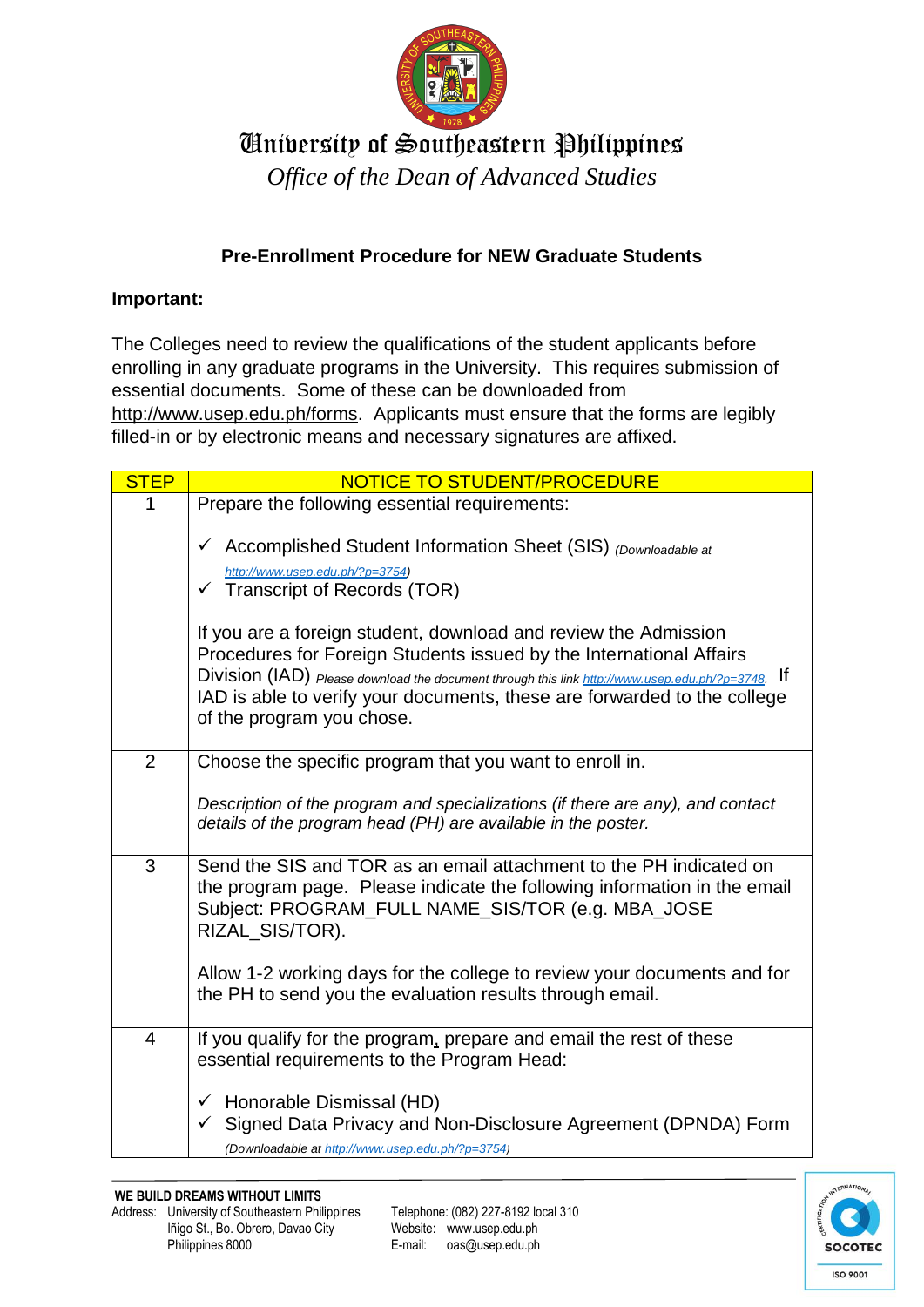|   | Signed Personal Health Declaration Form (Downloadable at<br>http://www.usep.edu.ph/?p=3754)<br>$\checkmark$ Signed Promissory Note Form (to accomplish this form, please tick<br>off/write the documents listed on Step 5) (Downloadable at<br>http://www.usep.edu.ph/?p=3754)                                                                                                                                                                                                                                                                                                                                                                                |
|---|---------------------------------------------------------------------------------------------------------------------------------------------------------------------------------------------------------------------------------------------------------------------------------------------------------------------------------------------------------------------------------------------------------------------------------------------------------------------------------------------------------------------------------------------------------------------------------------------------------------------------------------------------------------|
| 5 | If documents submitted are in order, your respective college will email<br>you the Notice of Admission to the Program (NOAP), USeP Student ID<br>and Portal credentials within 3-5 days. These credentials will give you<br>access to the online enrollment system of the University via<br>http://portal.usep.edu.ph. Please visit the USeP official Facebook page<br>and website for additional instruction on the enrollment process.<br>If you are a foreign student who qualifies for the program, you are to be<br>recommended for admission.<br>If you do not qualify for the program, you are given the notice with the<br>reason for not qualifying. |

|   | Other Requirements for those qualified GS Students to be submitted<br>within the first semester of AY, 2020-2021.                                                                                                                                                                                                                                                                                                                                                                                                                                                                                                                                                                                                                                             |
|---|---------------------------------------------------------------------------------------------------------------------------------------------------------------------------------------------------------------------------------------------------------------------------------------------------------------------------------------------------------------------------------------------------------------------------------------------------------------------------------------------------------------------------------------------------------------------------------------------------------------------------------------------------------------------------------------------------------------------------------------------------------------|
| 6 | Prepare and submit original copies of the following documents:                                                                                                                                                                                                                                                                                                                                                                                                                                                                                                                                                                                                                                                                                                |
|   | $\checkmark$ Honorable Dismissal (HD)/Transfer Credential<br>$\checkmark$ Transcript of Records (TOR) copy for USeP<br>$\checkmark$ Medical Certificate<br>$\checkmark$ Student Information Sheet<br>$\checkmark$ Notice of Admission<br>$\checkmark$ Mailing stamps worth P50.00 (from Philippine Postal Office)<br>$\checkmark$ ID Picture – 2 pcs. 2x2 (colored & formal; white background)<br>$\checkmark$ 2 pcs. brown envelop (long)<br>$\checkmark$ Signed Data Privacy and Non-Disclosure Agreement (DPNDA) Form<br>$\checkmark$ Signed Personal Health Declaration Form<br>$\checkmark$ Signed Promissory Note Form<br>$\checkmark$ PSA authenticated Birth Certificate<br>$\checkmark$ PSA authenticated Marriage Certificate (for female students) |
|   | Original copies of the other requirements listed above shall be submitted<br>to the University/Campus registrar through courier/personal delivery<br>within the first semester of the AY 2021-2022:                                                                                                                                                                                                                                                                                                                                                                                                                                                                                                                                                           |
|   | For Obrero Campus:                                                                                                                                                                                                                                                                                                                                                                                                                                                                                                                                                                                                                                                                                                                                            |
|   | UNIVERSITY REGISTRAR<br>UNIVERSITY OF SOUTHEASTERN PHILIPPINES                                                                                                                                                                                                                                                                                                                                                                                                                                                                                                                                                                                                                                                                                                |